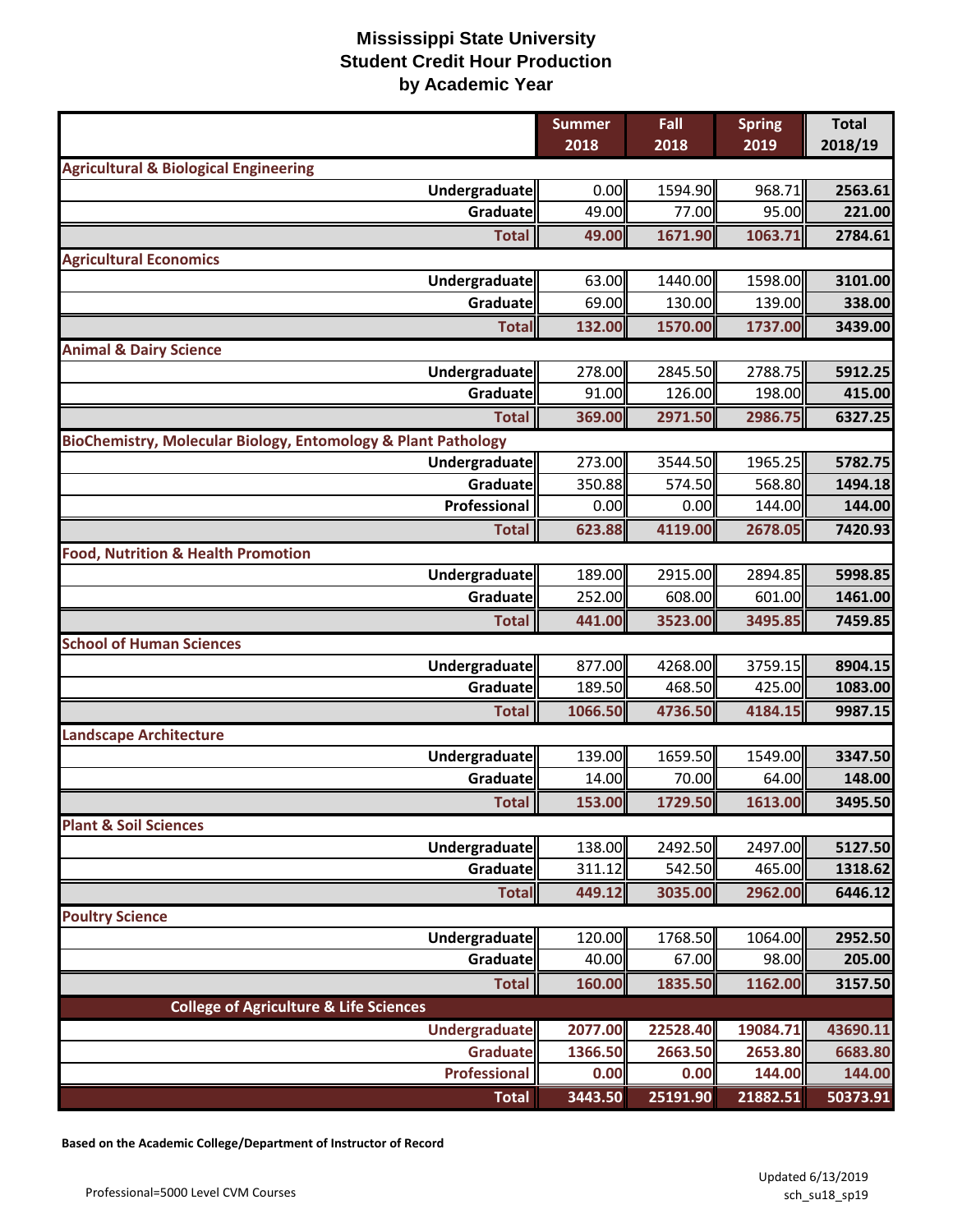|                                                  | <b>Summer</b><br>2018 | Fall<br>2018 | <b>Spring</b><br>2019 | <b>Total</b><br>2018/19 |
|--------------------------------------------------|-----------------------|--------------|-----------------------|-------------------------|
| <b>School of Architecture</b>                    |                       |              |                       |                         |
| Undergraduate                                    | 594.00                | 4622.00      | 4536.00               | 9752.00                 |
| Graduate                                         | 0.00                  | 0.00         | 0.00                  | 0.00                    |
| <b>Total</b>                                     | 594.00                | 4622.00      | 4536.00               | 9752.00                 |
| Art                                              |                       |              |                       |                         |
| Undergraduate                                    | 379.00                | 3985.00      | 3362.00               | 7726.00                 |
| Graduate                                         | 3.00                  | 22.00        | 46.00                 | 71.00                   |
| <b>Total</b>                                     | 382.00                | 4007.00      | 3408.00               | 7797.00                 |
| <b>Building Construction Science</b>             |                       |              |                       |                         |
| Undergraduate                                    | 0.00                  | 505.00       | 549.00                | 1054.00                 |
| Graduate                                         | 0.00                  | 0.00         | 0.00                  | 0.00                    |
| <b>Total</b>                                     | 0.00                  | 505.00       | 549.00                | 1054.00                 |
| <b>Interior Design</b>                           |                       |              |                       |                         |
| Undergraduate                                    | 205.00                | 1419.00      | 1410.00               | 3034.00                 |
| Graduate                                         | 0.00                  | 0.00         | 0.00                  | 0.00                    |
| <b>Total</b>                                     | 205.00                | 1419.00      | 1410.00               | 3034.00                 |
| <b>College of Architecture, Art &amp; Design</b> |                       |              |                       |                         |
| <b>Undergraduate</b>                             | 1178.00               | 10531.00     | 9857.00               | 21566.00                |
| Graduate                                         | 3.00                  | 22.00        | 46.00                 | 71.00                   |
| <b>Total</b>                                     | 1181.00               | 10553.00     | 9903.00               | 21637.00                |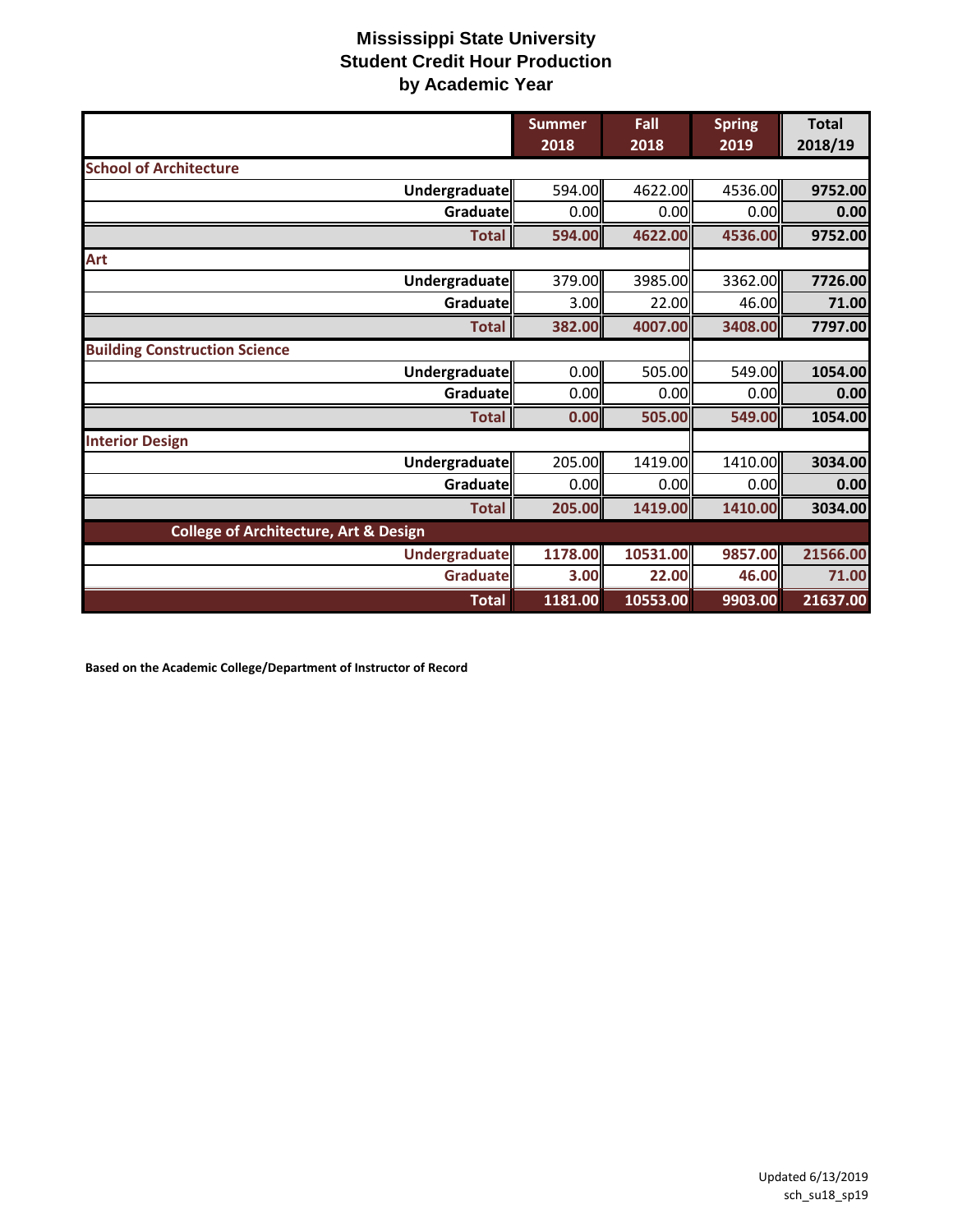|                                                           | <b>Summer</b><br>2018 | Fall<br>2018        | <b>Spring</b><br>2019 | <b>Total</b><br>2018/19 |
|-----------------------------------------------------------|-----------------------|---------------------|-----------------------|-------------------------|
| <b>Aerospace Studies</b>                                  |                       |                     |                       |                         |
| <b>Undergraduate</b>                                      | 0.00                  | 197.00              | 144.00                | 341.00                  |
| Graduate                                                  | 0.00                  | 0.00                | 0.00                  | 0.00                    |
| <b>Total</b>                                              | 0.00                  | 197.00              | 144.00                | 341.00                  |
| <b>Anthropology &amp; Middle Eastern Cultures</b>         |                       |                     |                       |                         |
| Undergraduate                                             | 201.00                | 2462.00             | 1438.00               | 4101.00                 |
| Graduate                                                  | 24.00                 | 179.00              | 208.00                | 411.00                  |
| <b>Total</b>                                              | 225.00                | 2641.00             | 1646.00               | 4512.00                 |
| <b>Biological Sciences</b>                                |                       |                     |                       |                         |
| Undergraduate                                             | 899.00                | 13443.00            | 14790.78              | 29132.78                |
| Graduate                                                  | 129.00                | 607.00              | 539.00                | 1275.00                 |
| <b>Total</b>                                              | 1028.00               | 14050.00            | 15329.78              | 30407.78                |
| Chemistry                                                 |                       |                     |                       |                         |
| Undergraduate                                             | 1047.00               | 10509.75            | 8875.00               | 20431.75                |
| Graduate                                                  | 328.00                | 778.00              | 718.00                | 1824.00                 |
| <b>Total</b>                                              | 1375.00               | 11287.75            | 9593.00               | 22255.75                |
| <b>Classical &amp; Modern Languages &amp; Literatures</b> |                       |                     |                       |                         |
| Undergraduate                                             | 1113.00               | 6594.00             | 6135.00               | 13842.00                |
| Graduate                                                  | 15.00                 | 66.00               | 109.00                | 190.00                  |
| <b>Total</b>                                              | 1128.00               | 6660.00             | 6244.00               | 14032.00                |
| <b>Communication</b>                                      |                       |                     |                       |                         |
| Undergraduate                                             | 1571.00               | 9928.60             | 9749.75               | 21249.35                |
| Graduate                                                  | 12.00                 | 46.00               | 66.00                 | 124.00                  |
| <b>Total</b>                                              | 1583.00               | 9974.60             | 9815.75               | 21373.35                |
| <b>English</b>                                            |                       |                     |                       |                         |
| Undergraduate                                             | 1215.00               | 12961.00            | 11604.00              | 25780.00                |
| Graduate                                                  | 60.00                 | 272.00              | 192.00                | 524.00                  |
| <b>Total</b>                                              | 1275.00               | 13233.00            | 11796.00              | 26304.00                |
| <b>Geosciences</b>                                        |                       |                     |                       |                         |
| <b>Undergraduate</b>                                      | 1829.00               | 9378.00             | 8474.00               | 19681.00                |
| Graduate                                                  | 852.00                | 1590.00             | 1575.00               | 4017.00                 |
| <b>Total</b>                                              | 2681.00               | 10968.00            | 10049.00              | 23698.00                |
| <b>History</b>                                            |                       |                     |                       |                         |
| Undergraduate                                             | 381.00                | 6554.00             | 5149.00               | 12084.00                |
| Graduate                                                  | 48.00                 | 631.00              | 596.00                | 1275.00                 |
| <b>Total</b>                                              | 429.00                | 7185.00             | 5745.00               | 13359.00                |
| <b>Mathematics &amp; Statistics</b>                       |                       |                     |                       |                         |
| Undergraduate                                             | 2451.00               | 20582.50<br>1018.00 | 16680.00<br>738.00    | 39713.50                |
| Graduate                                                  | 117.00                |                     |                       | 1873.00                 |
| <b>Total</b>                                              | 2568.00               | 21600.50            | 17418.00              | 41586.50                |
| <b>Military Science</b>                                   |                       |                     |                       |                         |
| <b>Undergraduate</b><br>Graduate                          | 0.00<br>0.00          | 365.00<br>0.00      | 319.00<br>0.00        | 684.00<br>0.00          |
|                                                           |                       |                     |                       |                         |
| <b>Total</b>                                              | 0.00                  | 365.00              | 319.00                | 684.00                  |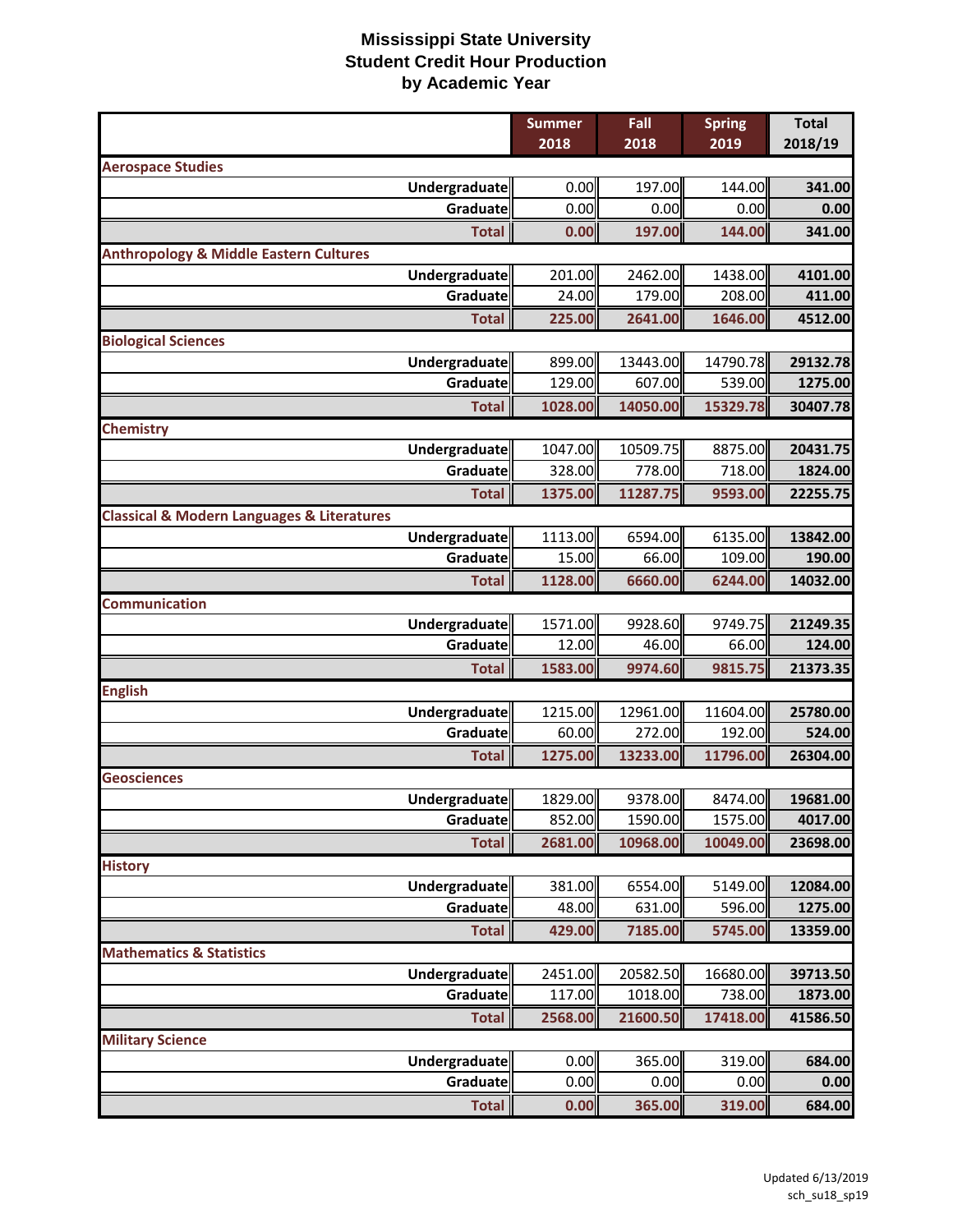|                                                      | <b>Summer</b><br>2018 | Fall<br>2018 | <b>Spring</b><br>2019 | <b>Total</b><br>2018/19 |
|------------------------------------------------------|-----------------------|--------------|-----------------------|-------------------------|
| <b>Philosophy &amp; Religion</b>                     |                       |              |                       |                         |
| Undergraduate                                        | 669.00                | 6384.00      | 5382.00               | 12435.00                |
| Graduate                                             | 0.00                  | 14.00        | 3.00                  | 17.00                   |
| <b>Total</b>                                         | 669.00                | 6398.00      | 5385.00               | 12452.00                |
| <b>Physics &amp; Astronomy</b>                       |                       |              |                       |                         |
| <b>Undergraduate</b>                                 | 701.00                | 5024.75      | 5263.00               | 10988.75                |
| Graduate                                             | 6.00                  | 413.00       | 485.00                | 904.00                  |
| <b>Total</b>                                         | 707.00                | 5437.75      | 5748.00               | 11892.75                |
| <b>Political Science &amp; Public Administration</b> |                       |              |                       |                         |
| Undergraduate                                        | 87.00                 | 5886.20      | 4730.25               | 10703.45                |
| Graduatel                                            | 63.00                 | 366.00       | 409.00                | 838.00                  |
| <b>Total</b>                                         | 150.00                | 6252.20      | 5139.25               | 11541.45                |
| <b>Psychology</b>                                    |                       |              |                       |                         |
| Undergraduate                                        | 1205.00               | 12604.00     | 10629.00              | 24438.00                |
| Graduate                                             | 223.00                | 623.00       | 654.00                | 1500.00                 |
| <b>Total</b>                                         | 1428.00               | 13227.00     | 11283.00              | 25938.00                |
| <b>Sociology</b>                                     |                       |              |                       |                         |
| <b>Undergraduate</b>                                 | 781.00                | 8890.00      | 8293.00               | 17964.00                |
| Graduate                                             | 75.00                 | 256.00       | 218.00                | 549.00                  |
| <b>Total</b>                                         | 856.00                | 9146.00      | 8511.00               | 18513.00                |
| <b>College of Arts &amp; Science</b>                 |                       |              |                       |                         |
| <b>Undergraduate</b>                                 | 14150.00              | 131763.80    | 117655.78             | 263569.58               |
| Graduate                                             | 1952.00               | 6859.00      | 6510.00               | 15321.00                |
| <b>Total</b>                                         | 16102.00              | 138622.80    | 124165.78             | 278890.58               |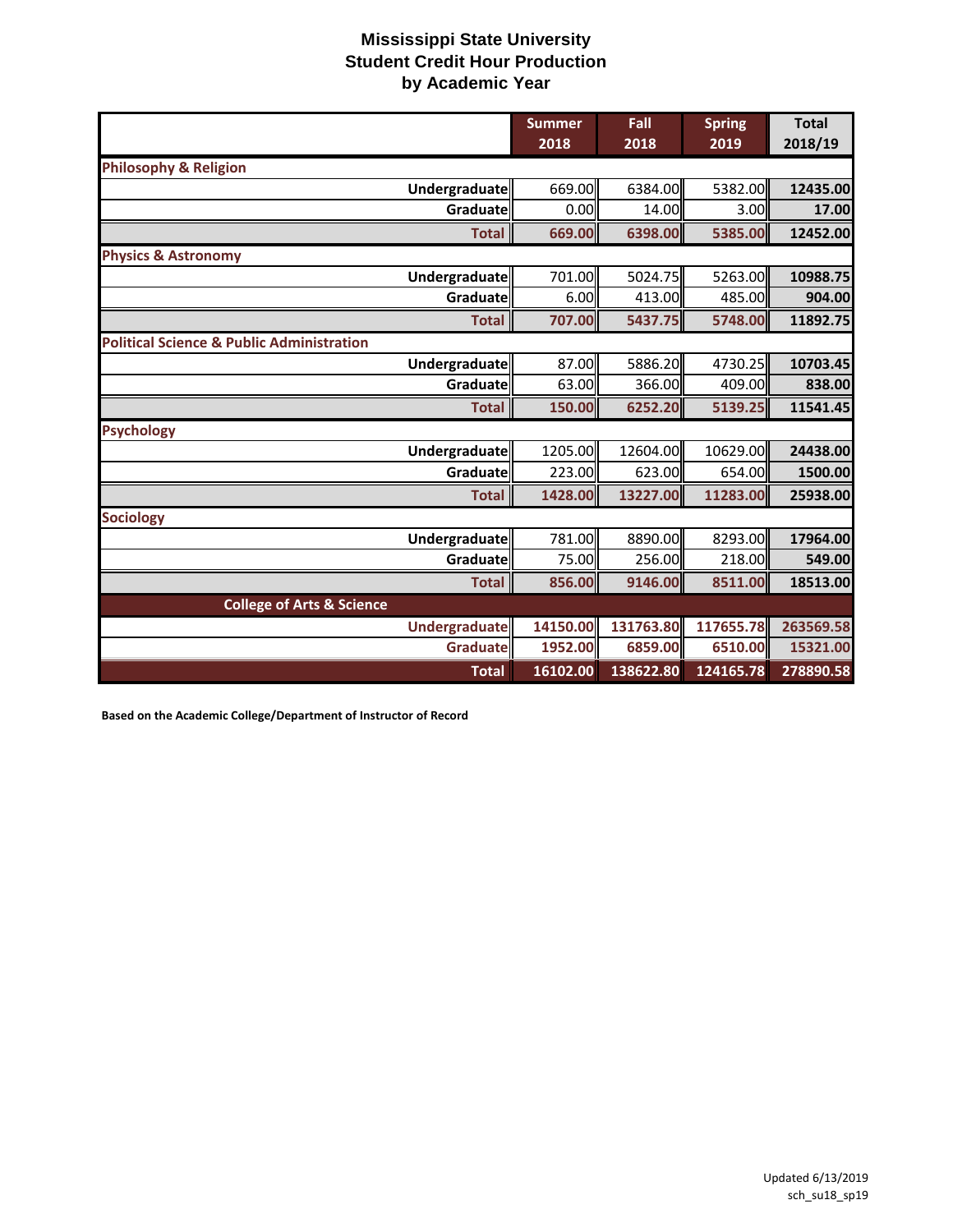|                                                            | <b>Summer</b><br>2018 | Fall<br>2018 | <b>Spring</b><br>2019 | <b>Total</b><br>2018/19 |
|------------------------------------------------------------|-----------------------|--------------|-----------------------|-------------------------|
| <b>School of Accountancy</b>                               |                       |              |                       |                         |
| Undergraduate                                              | 669.00                | 4271.00      | 4086.00               | 9026.00                 |
| Graduate                                                   | 540.00                | 777.00       | 507.00                | 1824.00                 |
| <b>Total</b>                                               | 1209.00               | 5048.00      | 4593.00               | 10850.00                |
| <b>Finance &amp; Economics</b>                             |                       |              |                       |                         |
| Undergraduate                                              | 1339.00               | 9052.00      | 8080.00               | 18471.00                |
| Graduate                                                   | 183.00                | 325.00       | 155.00                | 663.00                  |
| <b>Total</b>                                               | 1522.00               | 9377.00      | 8235.00               | 19134.00                |
| <b>Management &amp; Information Systems</b>                |                       |              |                       |                         |
| <b>Undergraduate</b>                                       | 901.00                | 9114.00      | 8451.00               | 18466.00                |
| Graduate                                                   | 492.00                | 616.00       | 205.00                | 1313.00                 |
| <b>Total</b>                                               | 1393.00               | 9730.00      | 8656.00               | 19779.00                |
| <b>Marketing, Quantatative Analysis &amp; Business Law</b> |                       |              |                       |                         |
| Undergraduate                                              | 926.00                | 6485.00      | 6875.00               | 14286.00                |
| Graduate                                                   | 467.00                | 692.00       | 234.00                | 1393.00                 |
| <b>Total</b>                                               | 1393.00               | 7177.00      | 7109.00               | 15679.00                |
| <b>College of Business</b>                                 |                       |              |                       |                         |
| Undergraduate                                              | 3835.00               | 28922.00     | 27492.00              | 60249.00                |
| Graduate                                                   | 1682.00               | 2410.00      | 1101.00               | 5193.00                 |
| <b>Total</b>                                               | 5517.00               | 31332.00     | 28593.00              | 65442.00                |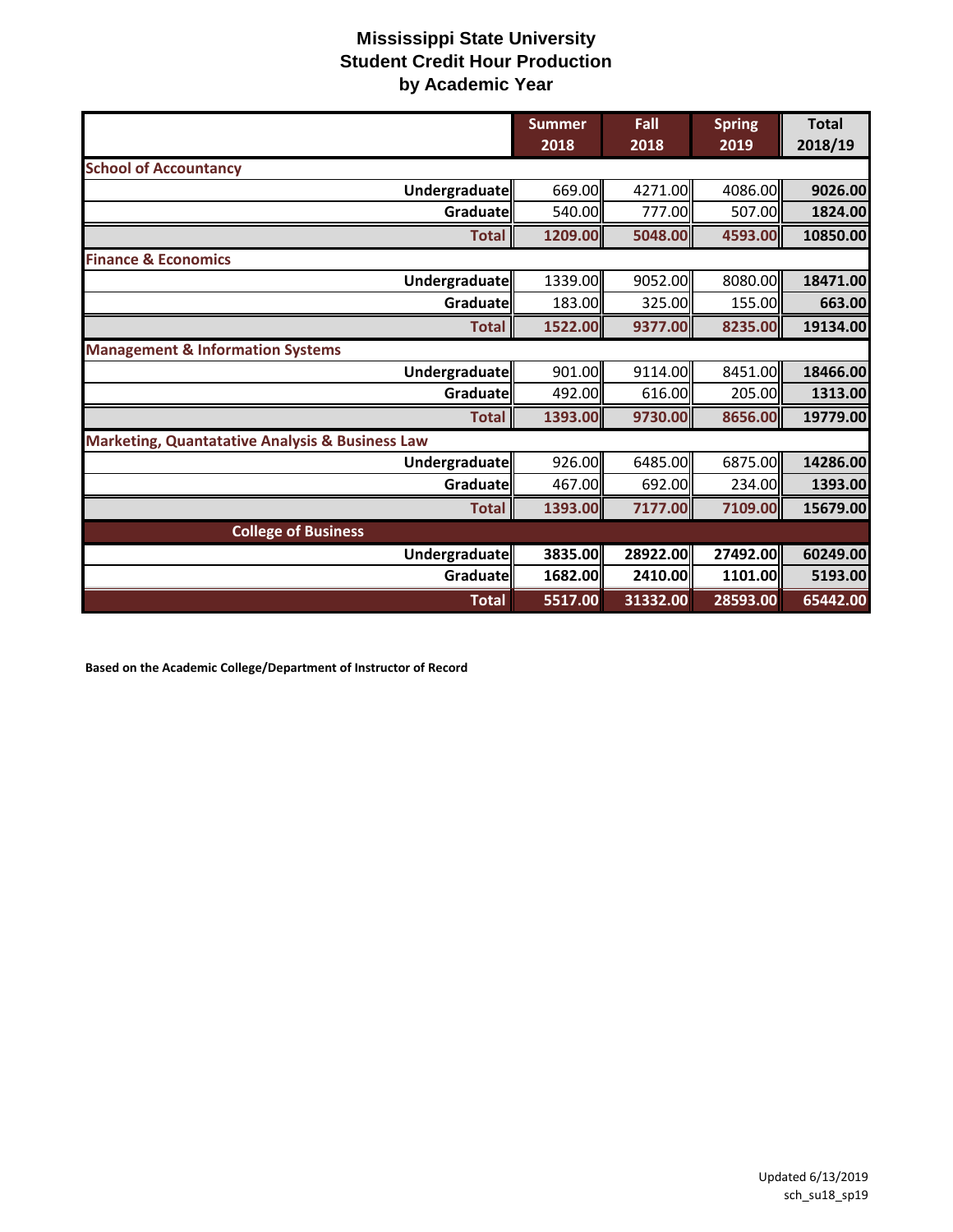|                                                           | <b>Summer</b><br>2018 | Fall<br>2018 | <b>Spring</b><br>2019 | <b>Total</b><br>2018/19 |
|-----------------------------------------------------------|-----------------------|--------------|-----------------------|-------------------------|
| <b>Counseling, Educational Psychology and Foundations</b> |                       |              |                       |                         |
| Undergraduate                                             | 1527.00               | 5425.16      | 3555.22               | 10507.38                |
| Graduate                                                  | 1053.00               | 1521.24      | 978.00                | 3552.24                 |
| <b>Total</b>                                              | 2580.00               | 6946.40      | 4533.22               | 14059.62                |
| <b>Curriculum, Instruction &amp; Special Education</b>    |                       |              |                       |                         |
| Undergraduate                                             | 810.00                | 7777.38      | 6060.00               | 14647.38                |
| Graduate                                                  | 726.00                | 883.76       | 168.00                | 1777.76                 |
| <b>Total</b>                                              | 1536.00               | 8661.14      | 6228.00               | 16425.14                |
| <b>Educational Leadership</b>                             |                       |              |                       |                         |
| Undergraduate                                             | 664.00                | 1864.00      | 1224.00               | 3752.00                 |
| Graduate                                                  | 1027.00               | 1149.00      | 255.00                | 2431.00                 |
| <b>Total</b>                                              | 1691.00               | 3013.00      | 1479.00               | 6183.00                 |
| <b>Instructional Systems &amp; Workforce Development</b>  |                       |              |                       |                         |
| Undergraduate                                             | 1242.00               | 4430.00      | 4314.35               | 9986.35                 |
| Graduate                                                  | 339.00                | 365.00       | 107.85                | 811.85                  |
| <b>Total</b>                                              | 1581.00               | 4795.00      | 4422.20               | 10798.20                |
| <b>Kinesology</b>                                         |                       |              |                       |                         |
| Undergraduate                                             | 1666.00               | 10327.16     | 8780.00               | 20773.16                |
| Graduate                                                  | 144.00                | 423.00       | 483.00                | 1050.00                 |
| <b>Total</b>                                              | 1810.00               | 10750.16     | 9263.00               | 21823.16                |
| <b>Music</b>                                              |                       |              |                       |                         |
| Undergraduate                                             | 291.00                | 4597.00      | 3705.00               | 8593.00                 |
| Graduatel                                                 | 125.00                | 12.00        | 1.00                  | 138.00                  |
| <b>Total</b>                                              | 416.00                | 4609.00      | 3706.00               | 8731.00                 |
| <b>College of Education</b>                               |                       |              |                       |                         |
| <b>Undergraduate</b>                                      | 6200.00               | 34420.70     | 27638.57              | 68259.27                |
| Graduate                                                  | 3414.00               | 4354.00      | 1992.85               | 9760.85                 |
| <b>Total</b>                                              | 9614.00               | 38774.70     | 29631.42              | 78020.12                |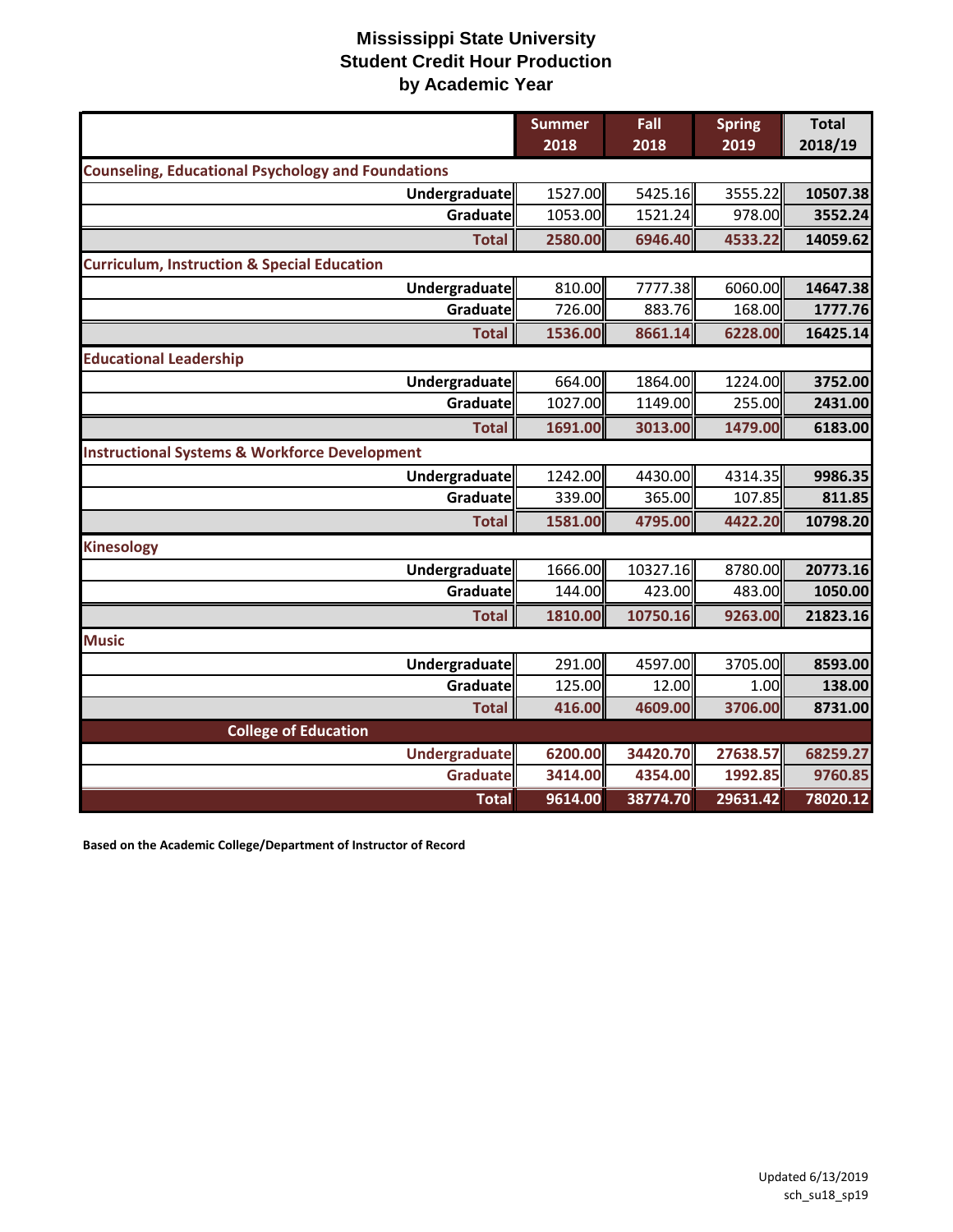|                                                  | <b>Summer</b> | Fall     | <b>Spring</b> | <b>Total</b> |
|--------------------------------------------------|---------------|----------|---------------|--------------|
|                                                  | 2018          | 2018     | 2019          | 2018/19      |
| <b>Aerospace Engineering</b>                     |               |          |               |              |
| Undergraduate                                    | 492.00        | 5229.50  | 3782.50       | 9504.00      |
| Graduate                                         | 298.00        | 506.00   | 417.00        | 1221.00      |
| <b>Total</b>                                     | 790.00        | 5735.50  | 4199.50       | 10725.00     |
| <b>Agricultural &amp; Biological Engineering</b> |               |          |               |              |
| Undergraduate                                    | 3.00          | 560.10   | 497.29        | 1060.39      |
| Graduate                                         | 82.00         | 104.00   | 85.00         | 271.00       |
| <b>Total</b>                                     | 85.00         | 664.10   | 582.29        | 1331.39      |
| <b>School of Chemical Engineering</b>            |               |          |               |              |
| Undergraduate                                    | 285.00        | 3064.00  | 3067.00       | 6416.00      |
| Graduate                                         | 104.00        | 161.00   | 212.00        | 477.00       |
| <b>Total</b>                                     | 389.00        | 3225.00  | 3279.00       | 6893.00      |
| <b>Civil &amp; Environmental Engineering</b>     |               |          |               |              |
| <b>Undergraduate</b>                             | 214.00        | 2813.00  | 2526.00       | 5553.00      |
| Graduate                                         | 171.00        | 378.00   | 189.00        | 738.00       |
| <b>Total</b>                                     | 385.00        | 3191.00  | 2715.00       | 6291.00      |
| <b>Computer Science &amp; Engineering</b>        |               |          |               |              |
| Undergraduate                                    | 251.00        | 5116.00  | 5262.65       | 10629.65     |
| Graduate                                         | 184.00        | 982.00   | 861.15        | 2027.15      |
| <b>Total</b>                                     | 435.00        | 6098.00  | 6123.80       | 12656.80     |
| <b>Electrical &amp; Computer Engineering</b>     |               |          |               |              |
| Undergraduate                                    | 428.00        | 3935.50  | 3570.50       | 7934.00      |
| Graduate                                         | 188.00        | 828.00   | 706.00        | 1722.00      |
| <b>Total</b>                                     | 616.00        | 4763.50  | 4276.50       | 9656.00      |
| <b>Industrial &amp; Systems Engineering</b>      |               |          |               |              |
| Undergraduate                                    | 441.00        | 3374.80  | 3371.60       | 7187.40      |
| Graduate                                         | 310.50        | 735.50   | 417.00        | 1463.00      |
| <b>Total</b>                                     | 751.50        | 4110.30  | 3788.60       | 8650.40      |
| <b>Mechanical Engineering</b>                    |               |          |               |              |
| Undergraduate                                    | 513.00        | 5102.20  | 4691.40       | 10306.60     |
| Graduate                                         | 349.00        | 848.00   | 770.20        | 1967.20      |
| <b>Total</b>                                     | 862.00        | 5950.20  | 5461.60       | 12273.80     |
| <b>College of Engineering</b>                    |               |          |               |              |
| Undergraduate                                    | 2627.00       | 29195.10 | 26768.94      | 58591.04     |
| Graduate                                         | 1686.50       | 4542.50  | 3657.35       | 9886.35      |
| <b>Total</b>                                     | 4313.50       | 33737.60 | 30426.29      | 68477.39     |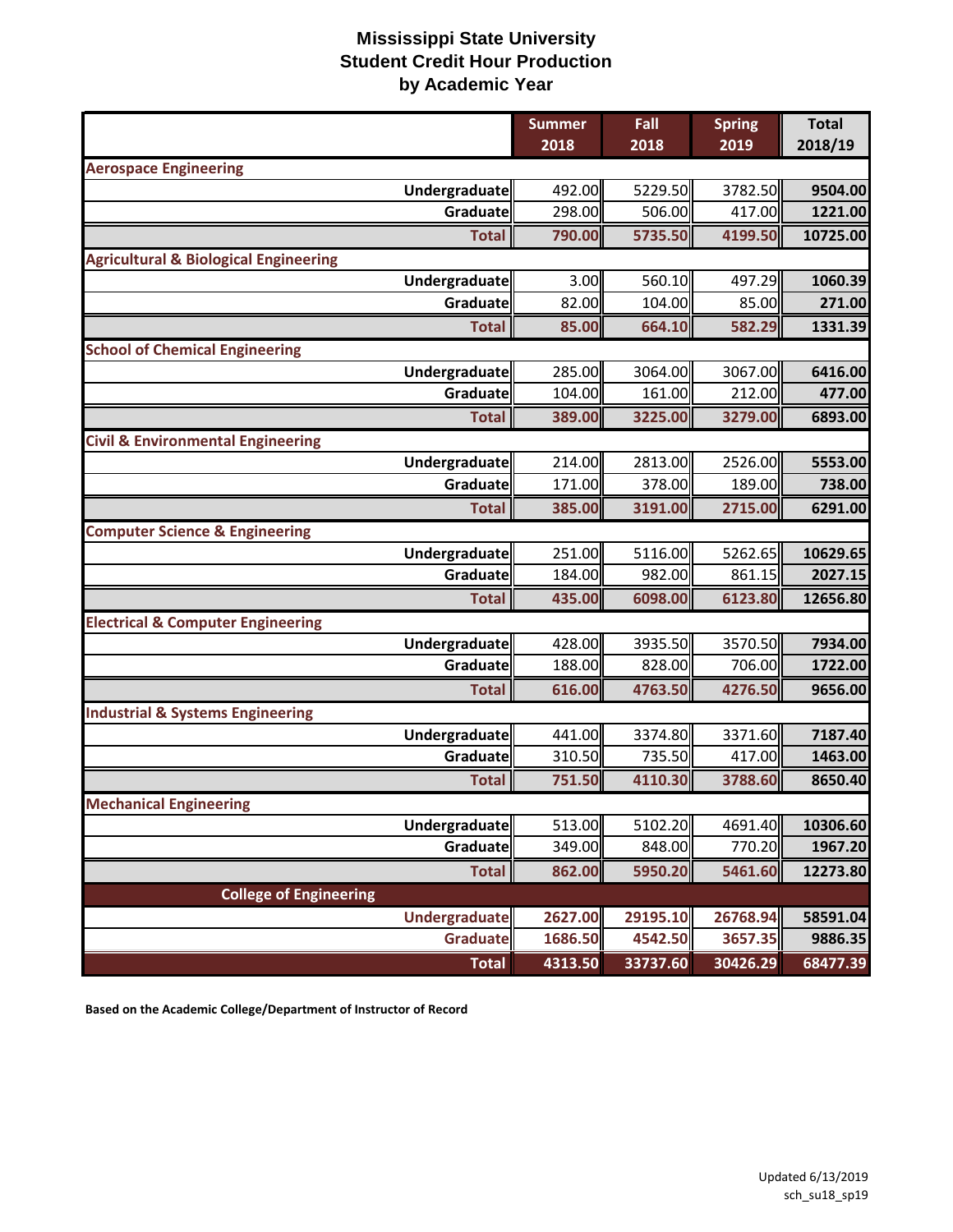|                                              | <b>Summer</b> | Fall    | <b>Spring</b>   | <b>Total</b> |
|----------------------------------------------|---------------|---------|-----------------|--------------|
|                                              | 2018          | 2018    | 2019            | 2018/19      |
| Forestry                                     |               |         |                 |              |
| Undergraduate                                | 522.00        | 1364.00 | 1774.00         | 3660.00      |
| Graduate                                     | 122.00        | 245.00  | 203.00          | 570.00       |
| <b>Total</b>                                 | 644.00        | 1609.00 | 1977.00         | 4230.00      |
| <b>Sustainable Bioproducts</b>               |               |         |                 |              |
| Undergraduate                                | 0.00          | 114.00  | 47.00           | 161.00       |
| Graduate                                     | 137.00        | 387.00  | 337.00 <b>1</b> | 861.00       |
| <b>Total</b>                                 | 137.00        | 501.00  | 384.00          | 1022.00      |
| <b>Wildlife, Fisheries &amp; Aquaculture</b> |               |         |                 |              |
| Undergraduate                                | 172.00        | 3353.00 | 2739.00         | 6264.00      |
| Graduate                                     | 260.00        | 426.00  | 445.00          | 1131.00      |
| <b>Total</b>                                 | 432.00        | 3779.00 | 3184.00         | 7395.00      |
| <b>College of Forest Resources</b>           |               |         |                 |              |
| Undergraduate                                | 694.00        | 4831.00 | 4560.00         | 10085.00     |
| Graduate                                     | 519.00        | 1058.00 | 985.00          | 2562.00      |
| <b>Total</b>                                 | 1213.00       | 5889.00 | 5545.00         | 12647.00     |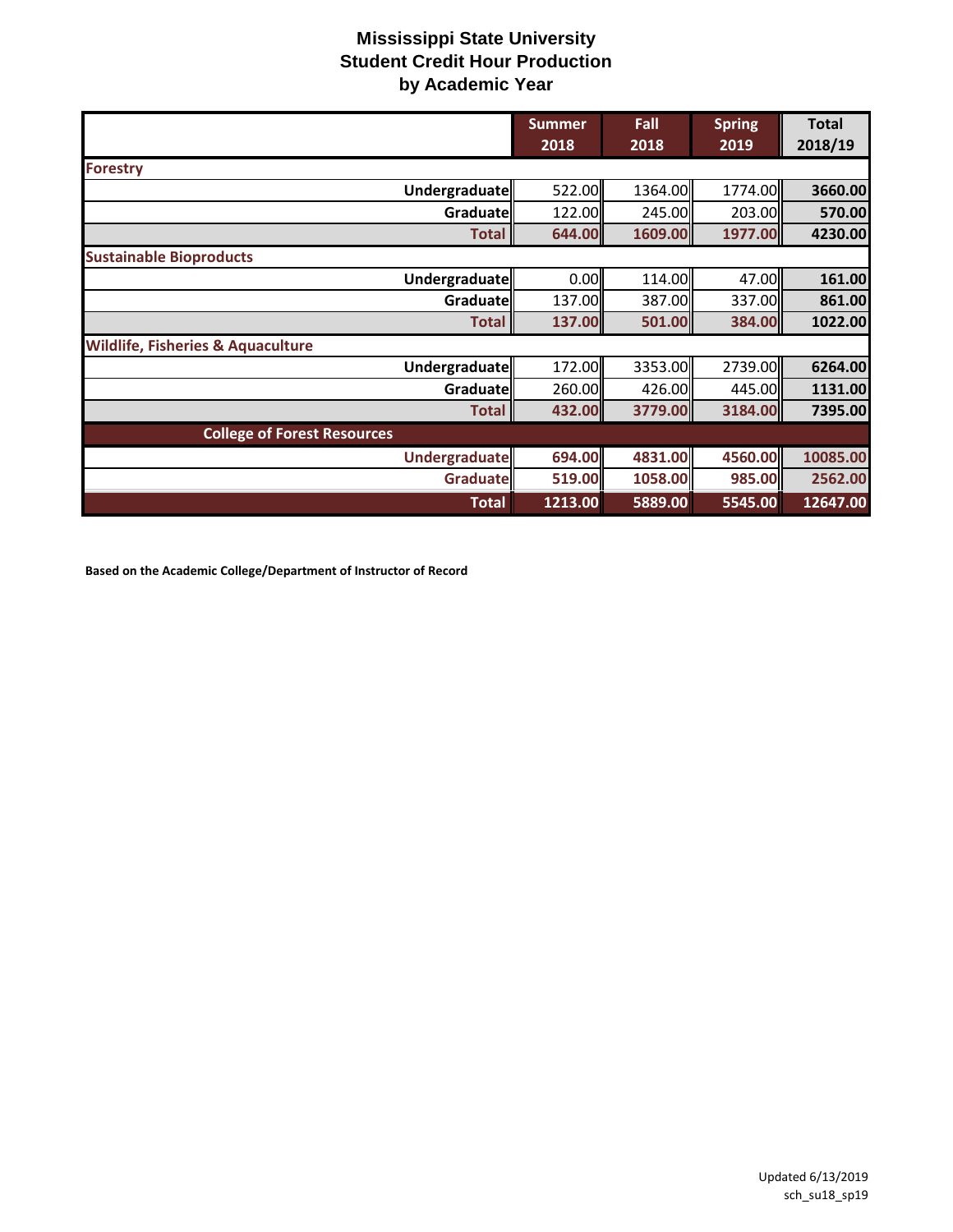|                                       | <b>Summer</b><br>2018 | Fall<br>2018  | <b>Spring</b><br>2019 | <b>Total</b><br>2018/19 |
|---------------------------------------|-----------------------|---------------|-----------------------|-------------------------|
| <b>Veterinary Medicine</b>            |                       |               |                       |                         |
| Undergraduate                         | 200.00                | 944.00        | 1299.00               | 2443.00                 |
| Graduate                              | 221.00                | 341.00        | 487.00 <b>1</b>       | 1049.00                 |
| Professional                          | 2997.00               | 7335.00       | 6875.00               | 17207.00                |
| <b>Total</b>                          | 3418.00               | 8620.00       | 8661.00               | 20699.00                |
| <b>College of Veterinary Medicine</b> |                       |               |                       |                         |
| <b>Undergraduate</b>                  | 200.00                | 944.00        | 1299.00               | 2443.00                 |
| <b>Graduate</b>                       | 221.00                | <b>341.00</b> | 487.00                | 1049.00                 |
| <b>Professional</b>                   | 2997.00               | 7335.00       | 6875.00               | 17207.00                |
| <b>Total</b>                          | 3418.00               | 8620.00       | 8661.00               | 20699.00                |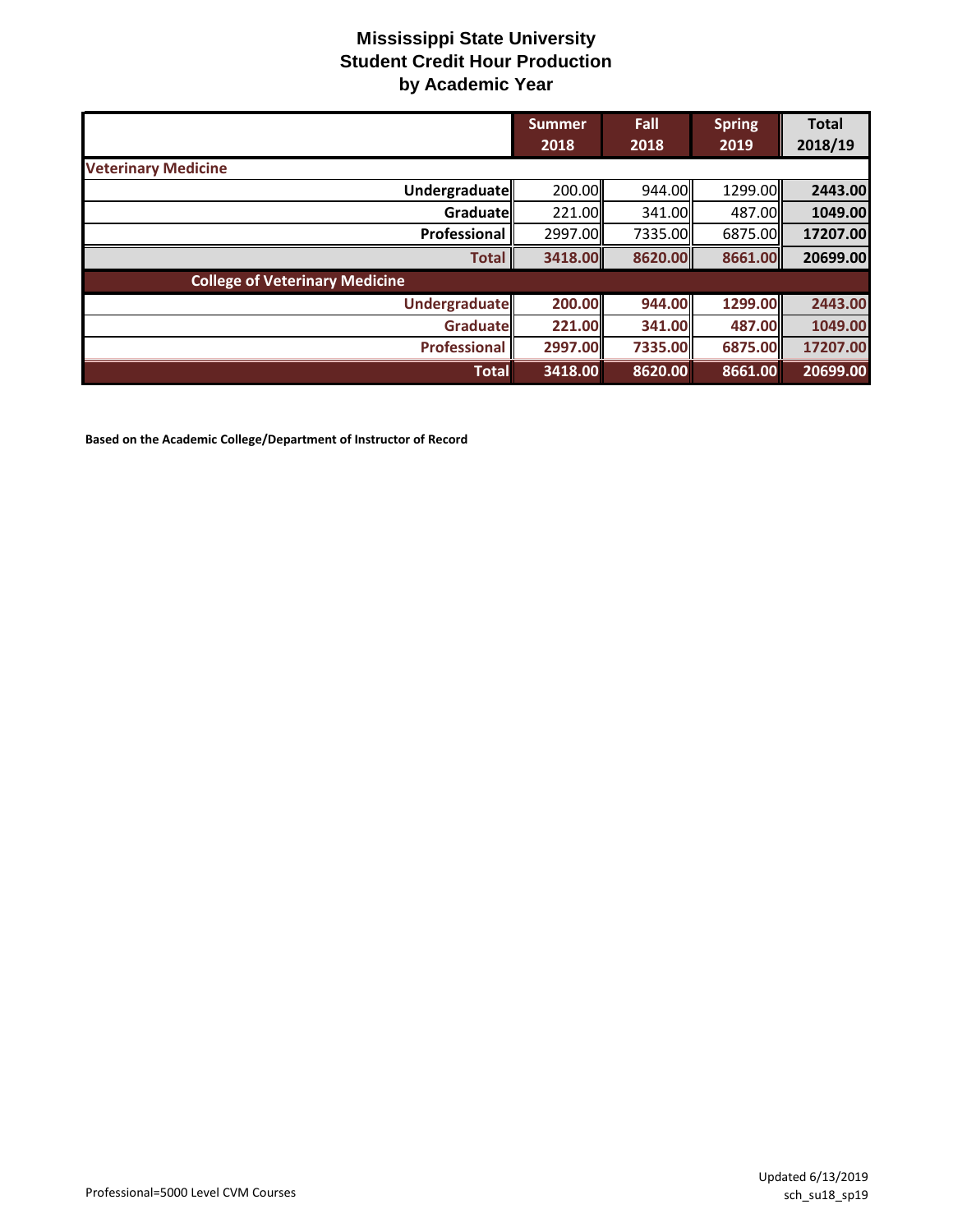|                                    | <b>Summer</b><br>2018 | Fall<br>2018 | <b>Spring</b><br>2019 | <b>Total</b><br>2018/19 |
|------------------------------------|-----------------------|--------------|-----------------------|-------------------------|
| <b>Provost Office</b>              |                       |              |                       |                         |
| Undergraduate                      | 18.00                 | 27.00        | 0.00                  | 45.00                   |
| Graduate                           | 0.00                  | 0.00         | 0.00                  | 0.00                    |
| <b>Total</b>                       | 18.00                 | 27.00        | 0.00                  | 45.00                   |
| <b>College of Academic Affairs</b> |                       |              |                       |                         |
| <b>Undergraduate</b>               | 18.00                 | 27.00        | 0.00                  | 45.00                   |
| Graduate                           | 0.00                  | 0.00         | 0.00                  | 0.00                    |
| <b>Total</b>                       | 18.00                 | 27.00        | 0.00                  | 45.00                   |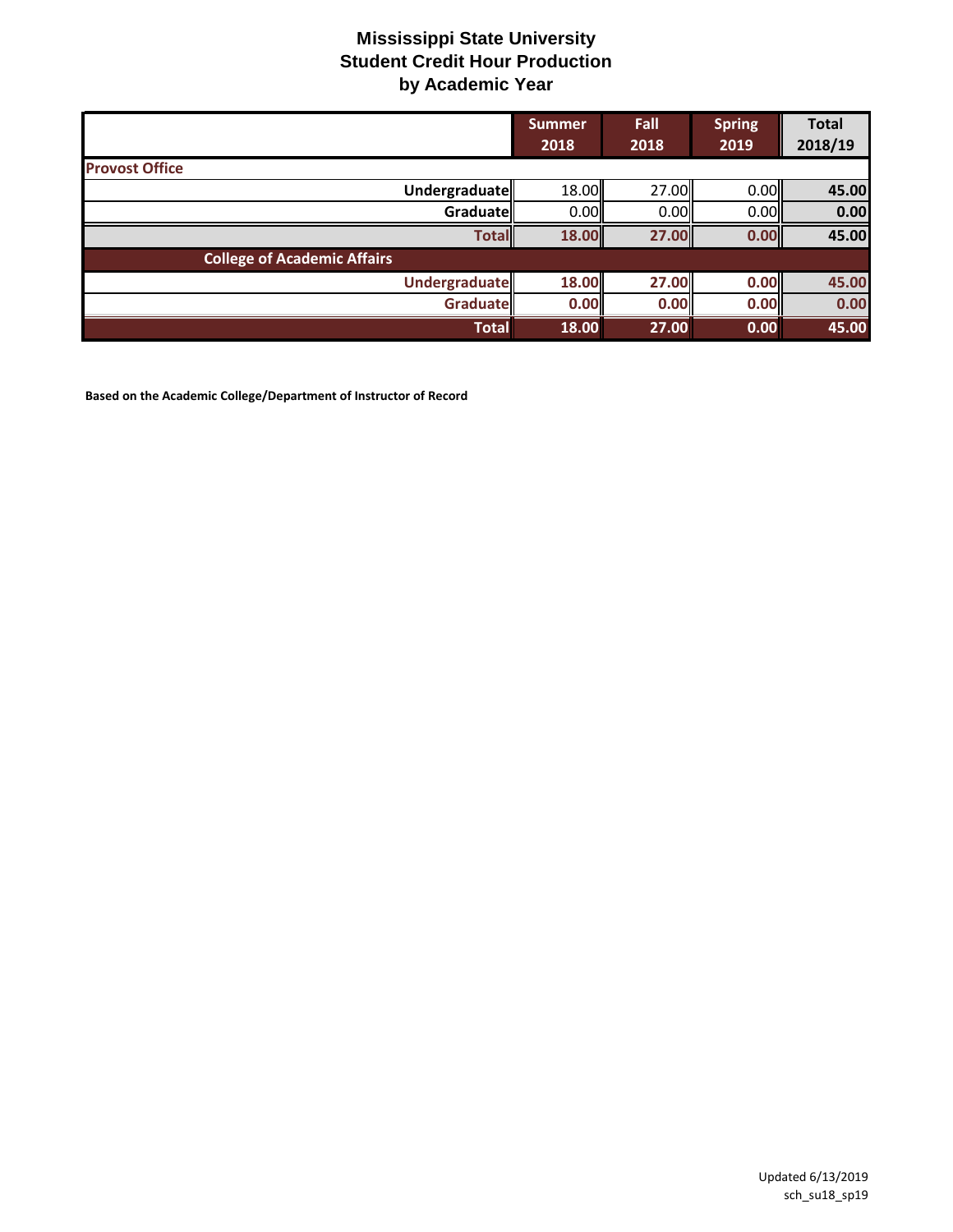|                          | <b>Summer</b><br>2018 | <b>Fall</b><br>2018 | <b>Spring</b><br>2019 | <b>Total</b><br>2018/19 |
|--------------------------|-----------------------|---------------------|-----------------------|-------------------------|
| <b>Total Main Campus</b> |                       |                     |                       |                         |
| Undergraduate            | 29929.00              |                     | 258052.00 238232.00   | 526213.00               |
| Graduate                 | 10058.00              | 21503.00            | 21065.00              | 52626.00                |
| Professional             | 2997.00               | 7335.00             | 7019.00               | 17351.00                |
| <b>Total</b>             | 42984.00              | 286890.00           | 266316.00             | 596190.00               |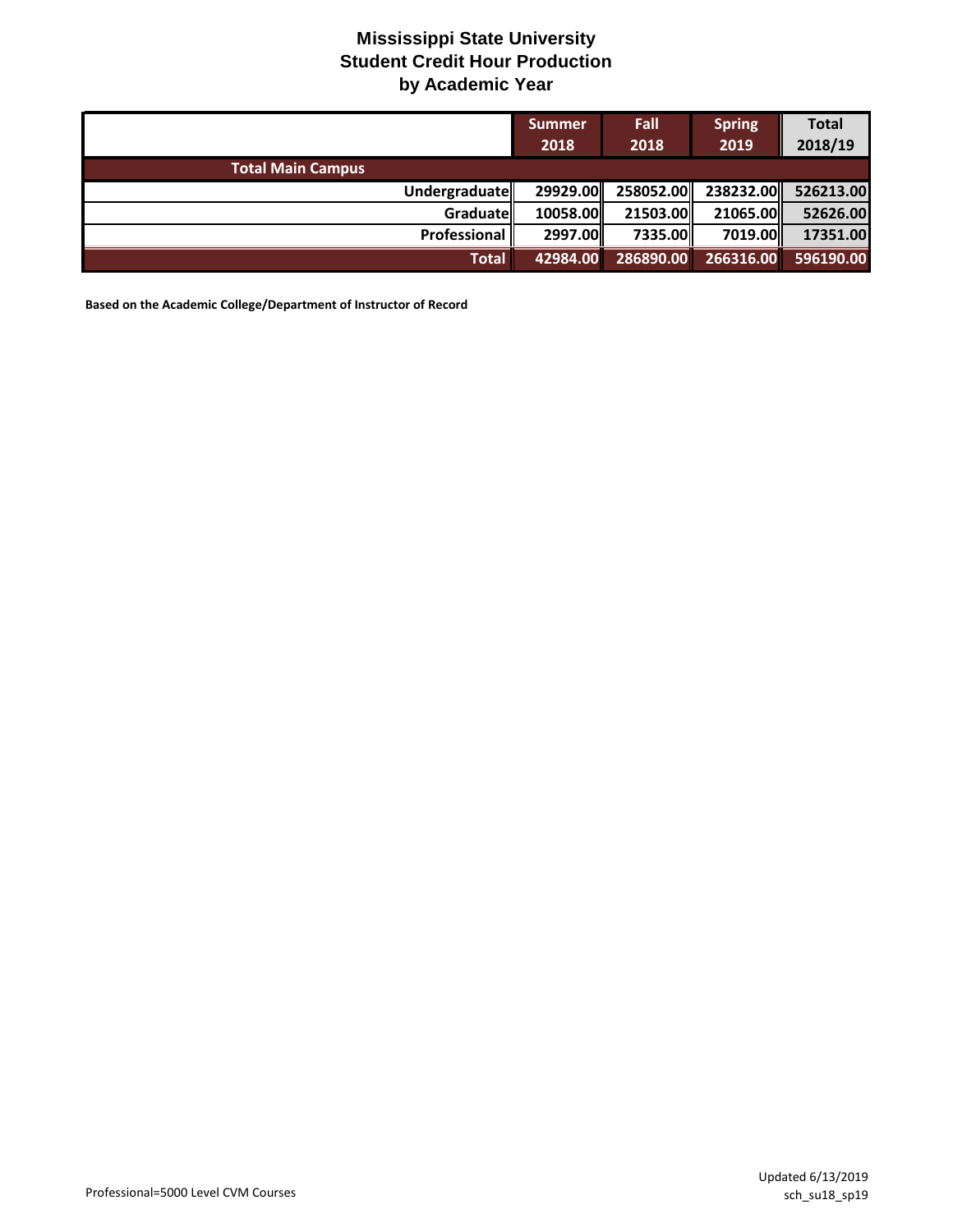|                              | <b>Summer</b><br>2018 | <b>Fall</b><br>2018 | <b>Spring</b><br>2019 | <b>Total</b><br>2018/19 |
|------------------------------|-----------------------|---------------------|-----------------------|-------------------------|
| <b>Total Meridian Campus</b> |                       |                     |                       |                         |
| Undergraduate                | 1050.00               | 5111.00             | 4624.00               | 10785.00                |
| <b>Graduate</b>              | 786.00                | 747.00              | 771.00 <b>1</b>       | 2304.00                 |
| <b>Total</b>                 | 1836.00               | 5858.00             | 5395.00               | 13089.00                |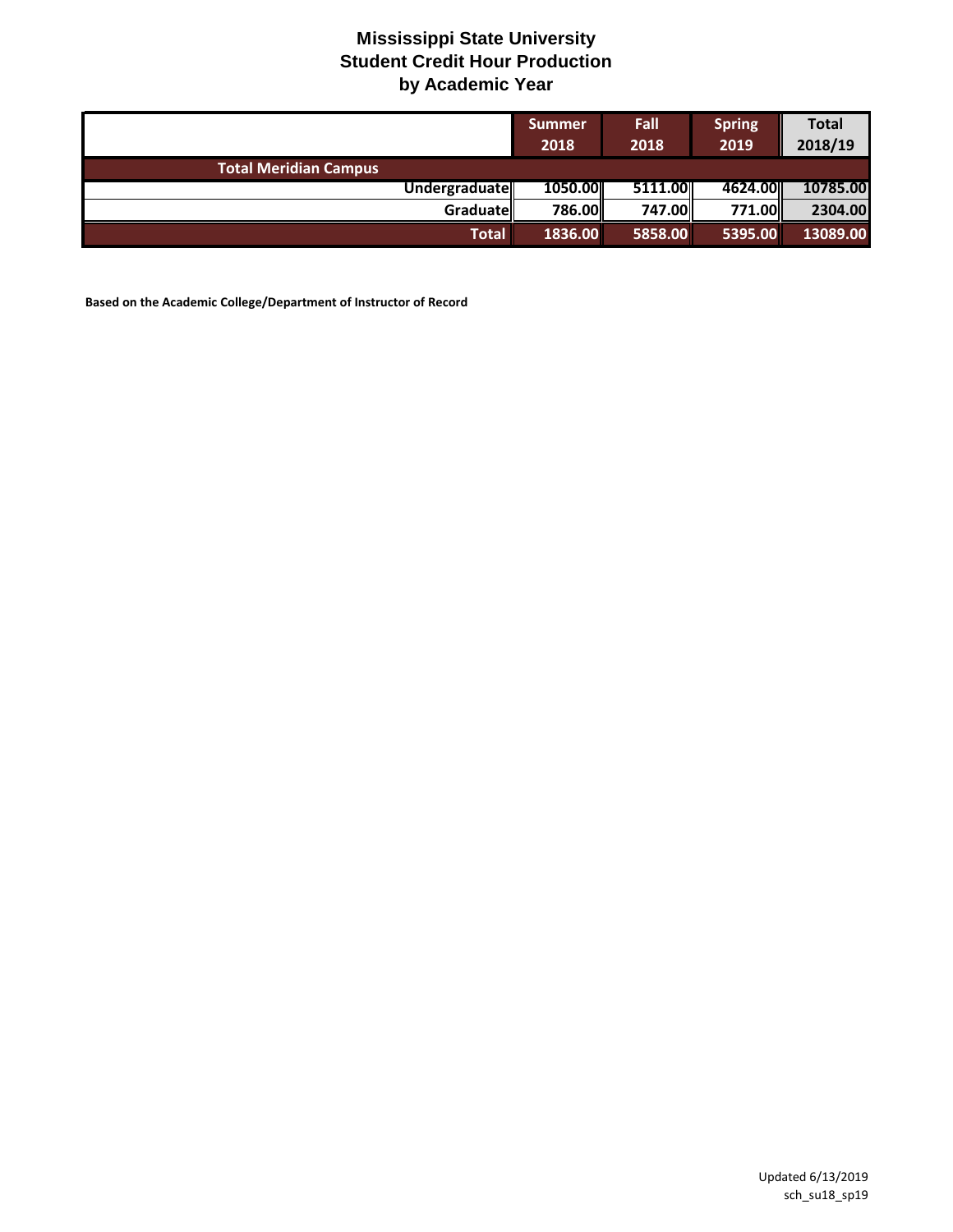|                                 | <b>Summer</b> | Fall       | <b>Spring</b> | <b>Total</b> |
|---------------------------------|---------------|------------|---------------|--------------|
|                                 | 2018          | 2018       | 2019          | 2018/19      |
| <b>Total Starkville Campus</b>  |               |            |               |              |
| Undergraduate                   | 20,635.00     | 245,699.00 | 224,765.00    | 491,099.00   |
| Graduate                        | 6,661.00      | 16,417.00  | 15,815.00     | 38,893.00    |
| Professional                    | 2,985.00      | 7,335.00   | 7,019.00      | 17,339.00    |
| <b>Total</b>                    | 30,281.00     | 269,451.00 | 247,599.00    | 547,331.00   |
|                                 |               |            |               |              |
| <b>Total Meridian Campus</b>    |               |            |               |              |
| <b>Undergraduate</b>            | 1,050.00      | 5,111.00   | 4,624.00      | 10,785.00    |
| Graduate                        | 786.00        | 747.00     | 771.00        | 2,304.00     |
| <b>Total</b>                    | 1,836.00      | 5,858.00   | 5,395.00      | 13,089.00    |
|                                 |               |            |               |              |
| <b>Total Distance Education</b> |               |            |               |              |
| <b>Undergraduate</b>            | 6,959.00      | 11,161.00  | 12,402.00     | 30,522.00    |
| Graduate                        | 3,336.00      | 5,080.00   | 5,244.00      | 13,660.00    |
| <b>Total</b>                    | 10,295.00     | 16,241.00  | 17,646.00     | 44,182.00    |
|                                 |               |            |               |              |
| <b>Total MS Gulf Coast</b>      |               |            |               |              |
| <b>Undergraduate</b>            | 57.00         | 978.00     | 768.00        | 1,803.00     |
| Graduate                        | 0.00          | 3.00       | 0.00          | 3.00         |
| <b>Total</b>                    | 57.00         | 981.00     | 768.00        | 1,806.00     |
|                                 |               |            |               |              |
| <b>Total Study Abroad</b>       |               |            |               |              |
| Undergraduate                   | 2,278.00      | 214.00     | 297.00        | 2,789.00     |
| Graduate                        | 61.00         | 3.00       | 6.00          | 70.00        |
| Professional                    | 12.00         | 0.00       | 0.00          | 12.00        |
| <b>Total</b>                    | 2,351.00      | 217.00     | 303.00        | 2,871.00     |
|                                 |               |            |               |              |
| <b>Total University</b>         |               |            |               |              |
| <b>Undergraduate</b>            | 30,979.00     | 263,163.00 | 242,856.00    | 536,998.00   |
| <b>Graduate</b>                 | 10,844.00     | 22,250.00  | 21,836.00     | 54,930.00    |
| <b>Professional</b>             | 2,997.00      | 7,335.00   | 7,019.00      | 17,351.00    |
| <b>Total</b>                    | 44,820.00     | 292,748.00 | 271,711.00    | 609,279.00   |